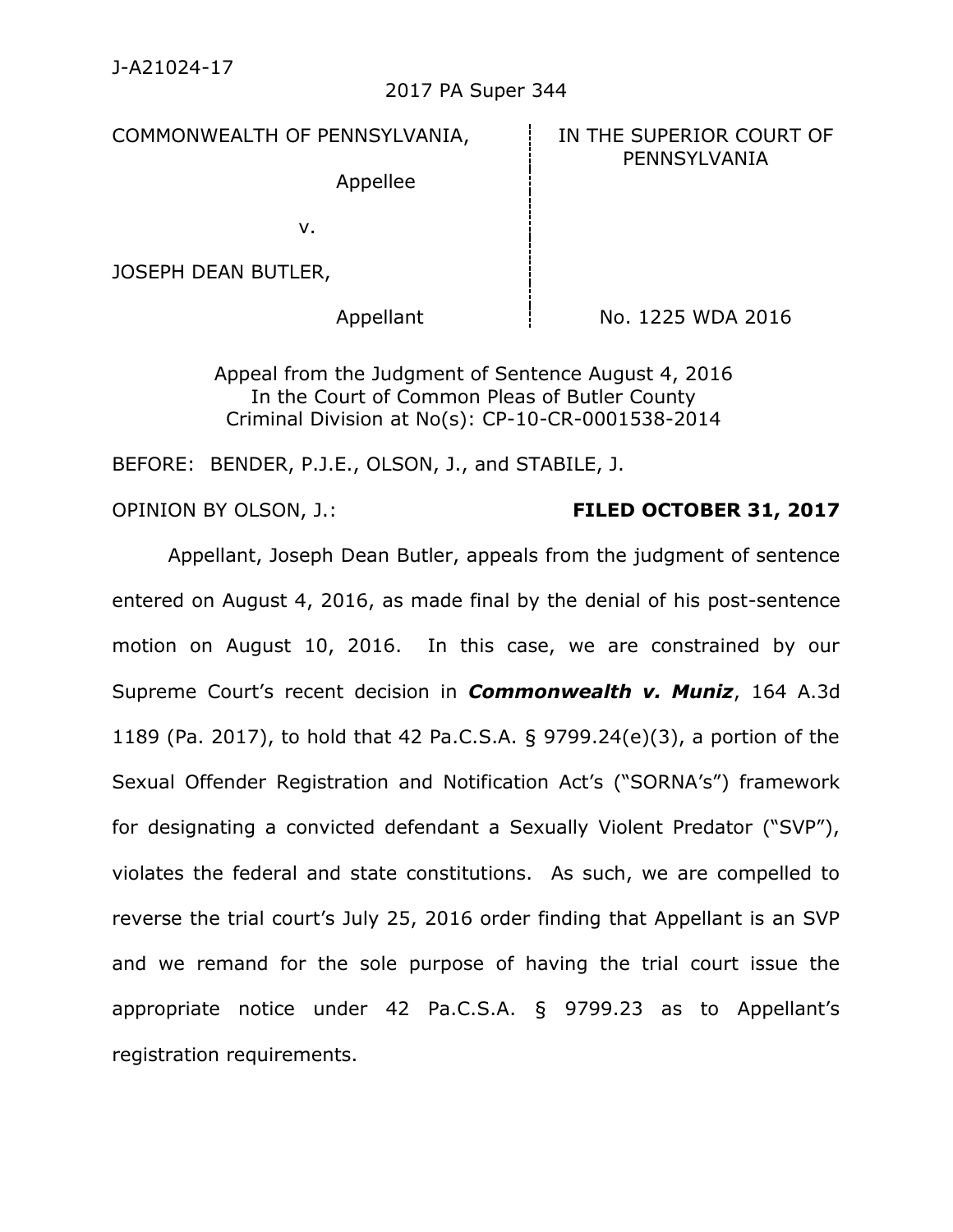The factual background and procedural history of this case are as follows. Between October 2013 and June 2014, Appellant, then 21 years old, had sexual intercourse with a 15-year-old female approximately 50 times. On September 23, 2014, the Commonwealth charged Appellant via criminal information with statutory sexual assault, $1$  manufacturing child pornography,<sup>2</sup> criminal use of a communication facility,<sup>3</sup> and corruption of minors.<sup>4</sup> On July 27, 2016, Appellant pled guilty to statutory sexual assault and corruption of minors. Pursuant to SORNA, the trial court ordered the Sexual Offender Assessment Board ("SOAB") to evaluate whether Appellant met the criteria for designation as an SVP and deferred sentencing until that evaluation was completed.<sup>5</sup>

On July 25, 2016, after receiving evidence from both the Commonwealth and Appellant, the trial court entered an order finding that the Commonwealth proved by clear and convincing evidence that Appellant

 $\overline{a}$ 

 $4$  18 Pa.C.S.A. § 6301(a)(1)(ii).

<sup>5</sup> Pursuant to section 9799.24(a) of SORNA, "[a]fter conviction but before sentencing, a court **shall** order an individual convicted of a sexually violent offense to be assessed by the [SOAB]." 42 Pa.C.S.A. § 9799.24(a) (emphasis added). Appellant's conviction for corruption of minors, a sexually violent offense as defined by SORNA, required the trial court to order an SVP evaluation of Appellant.

 $1$  18 Pa.C.S.A. § 3122.1(a)(1).

 $2$  18 Pa.C.S.A. § 6312(b).

 $3$  18 Pa.C.S.A. § 7512(a).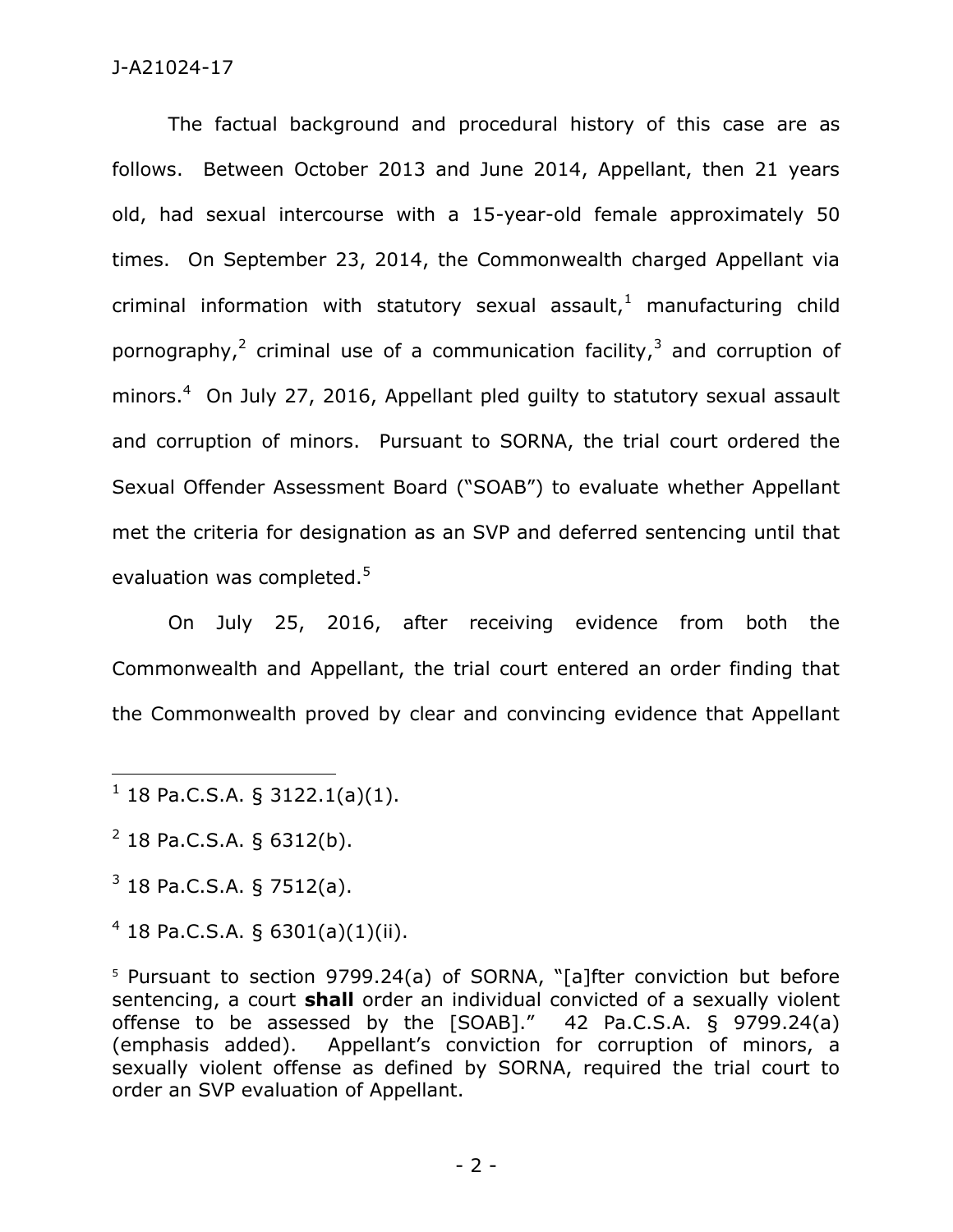$\overline{a}$ 

was an SVP and designated him as such. On August 4, 2016, the trial court sentenced Appellant to an aggregate term of 12 to 30 months' imprisonment followed by 90 months' probation. As the trial court designated Appellant an SVP, it issued notice pursuant to section 9799.23 of SORNA that he is required to register with the Pennsylvania State Police for life. *See* 42 Pa.C.S.A § 9799.15(a)(6).<sup>6</sup> Thereafter, Appellant filed a post-sentence motion which the trial court denied on August 10, 2016. This timely appeal followed.<sup>7</sup>

Appellant presents two issues for our review:

- 1. Whether the Commonwealth presented sufficient evidence to prove [by] clear and convincing evidence . . . that [A]ppellant is [an SVP?]
- 2. Whether the [SVP] designation as provided under [SORNA] is unconstitutional and violates Appellant's fundamental right to protect his reputation as secured by Pennsylvania Constitution Article I[,] Section 1?

Appellant's Brief at 1 (complete capitalization and quotation marks omitted).

Prior to addressing the issues presented by Appellant, we *sua sponte* address the impact of our Supreme Court's decision in *Muniz* on the legality of Appellant's judgment of sentence with particular focus on the process by which Appellant was designated an SVP. Generally, issues not raised before

<sup>6</sup> Section 9799.15(a)(6) of SORNA provides that an SVP "shall register for the life of the individual." 42 Pa.C.S.A. § 9799.15(a)(6).

 $<sup>7</sup>$  Appellant and the trial court complied with Pennsylvania Rule of Appellate</sup> Procedure 1925.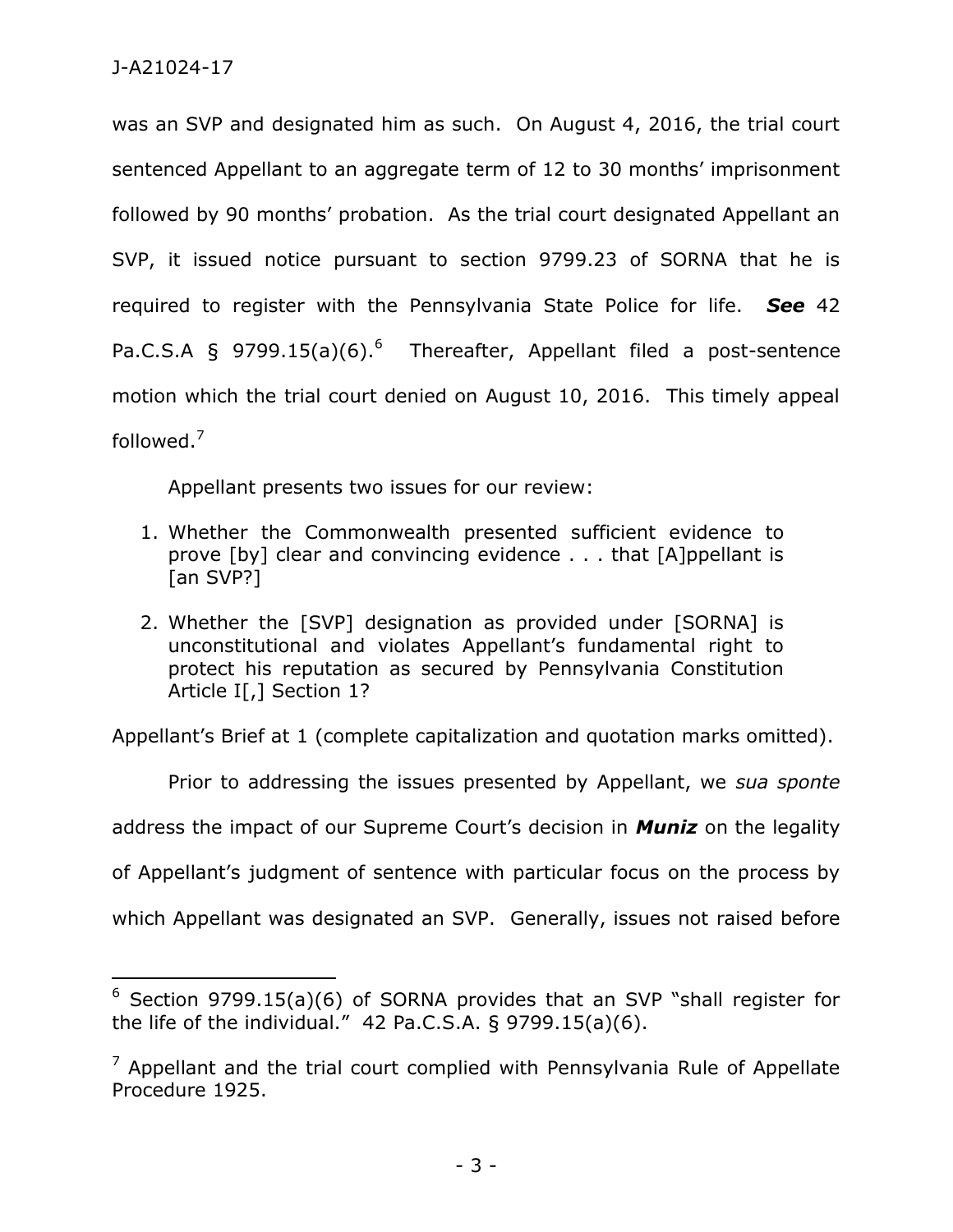the trial court are waived for appellate purposes. Pa.R.A.P. 302(a). Similarly, this Court generally may not reverse, modify, or vacate an order or judgment of sentence for a reason not raised by the parties. *See Johnson v. Lansdale Borough*, 146 A.3d 696, 709 (Pa. 2016) (citations omitted). Notwithstanding these general rules, "[a] challenge to the legality of a particular sentence may be reviewed by any court on direct appeal; it need not be preserved in the lower courts to be reviewable and may even be raised by an appellate court *sua sponte*." *Commonwealth v. Batts*, 163 A.3d 410, 434 (Pa. 2017) (citation omitted). Therefore, if *Muniz* rendered Appellant's judgment of sentence illegal, we may raise that issue *sua sponte*.

We are unaware of any Pennsylvania case law directly addressing whether the framework for designating a convicted defendant an SVP, which in this case increased Appellant's minimum registration requirement, implicates the legality of his or her sentence. Therefore, we proceed with an analysis under general principles regarding the legality of sentences.

Our Supreme Court defined what constitutes an illegal sentencing claim in *Commonwealth v. Barnes*, 151 A.3d 121 (Pa. 2016). In that case, a majority of our Supreme Court adopted the definition proposed by the opinion announcing the judgment of the court in *Commonwealth v. Foster*, 17 A.3d 332 (Pa. 2011). *See Barnes*, 151 A.3d at 127. Specifically, our Supreme Court held that "legality of sentence issues occur generally either: (1) when a trial court's traditional authority to use

- 4 -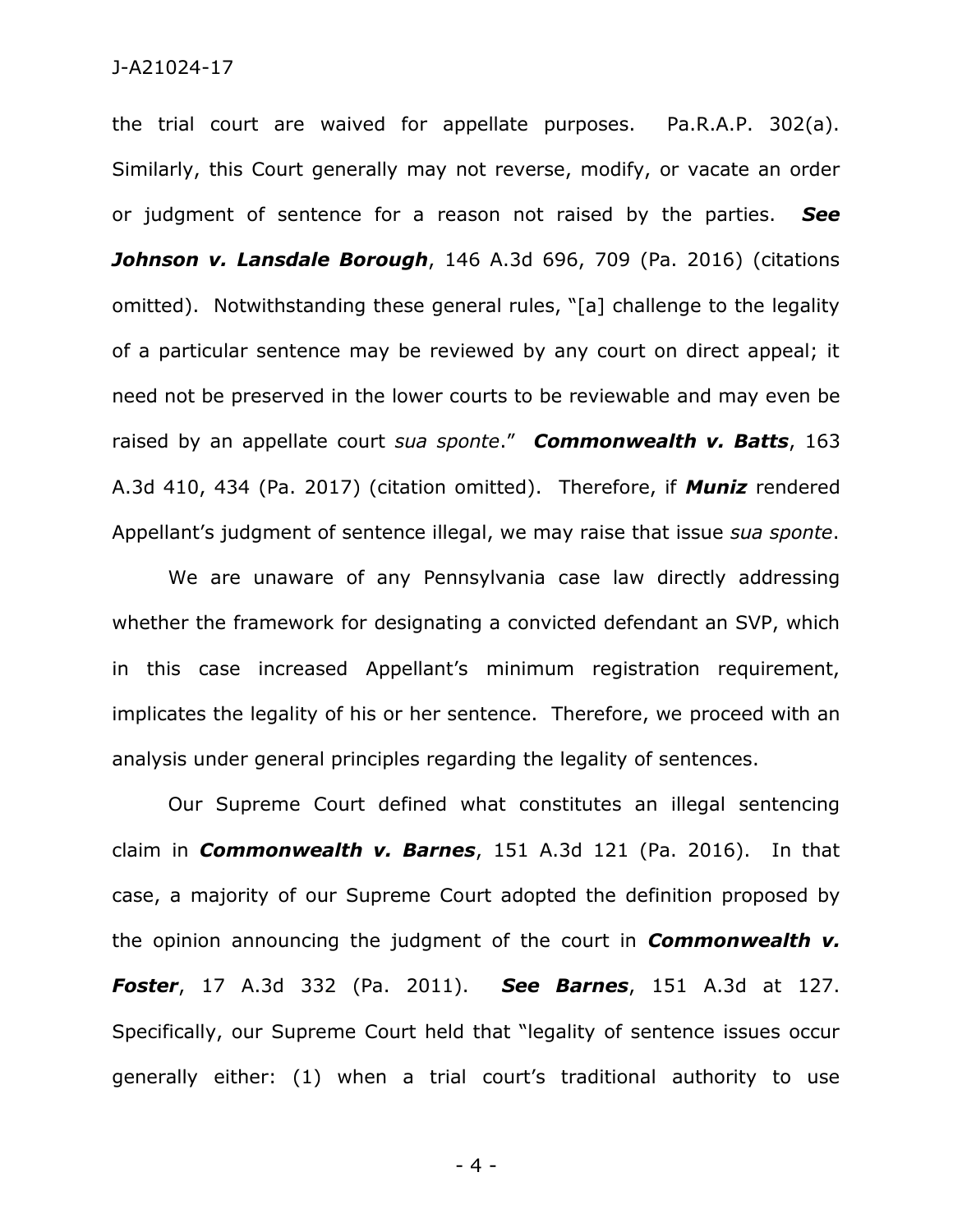$\overline{a}$ 

discretion in the act of sentencing is somehow affected and/or (2) when the sentence imposed is patently inconsistent with the sentencing parameters set forth by the General Assembly." *Foster*, 17 A.3d at 342 (Baer, J., opinion announcing the judgment of the court). Applying that definition in *Barnes*, our Supreme Court held that "where the mandatory minimum sentencing authority on which the sentencing court relied is rendered [unconstitutional], and no separate mandatory authority supported the sentence, any sentence entered under such purported authority is an illegal sentence for issue preservation purposes on direct appeal." *Barnes*, 151 A.3d at 127.

As we detail below, Appellant's designation as an SVP exposed him to an increased minimum registration requirement. Until *Muniz*, registration requirements were deemed to be civil in nature and not punitive. *Muniz*, 164 A.3d at 1203<sup>8</sup> ("the [*Commonwealth v. Williams,* 832 A.2d 962 (Pa. 2003)] Court established the registration, notification, and counseling requirements imposed under Megan's Law II [, a predecessor to SORNA,] were not punitive"). *Muniz* was a sea change in the longstanding law of this Commonwealth as it determined that the registration requirements under SORNA are not civil in nature but a criminal punishment. *Id*. at 1218

<sup>8</sup> For clarity, when citing to the portions of the *Muniz* opinion which garnered a majority, we do not use a parenthetical; however, when citing to the portions of the *Muniz* decision which failed to garner a majority, we use the parenthetical (Dougherty, J., OAJC).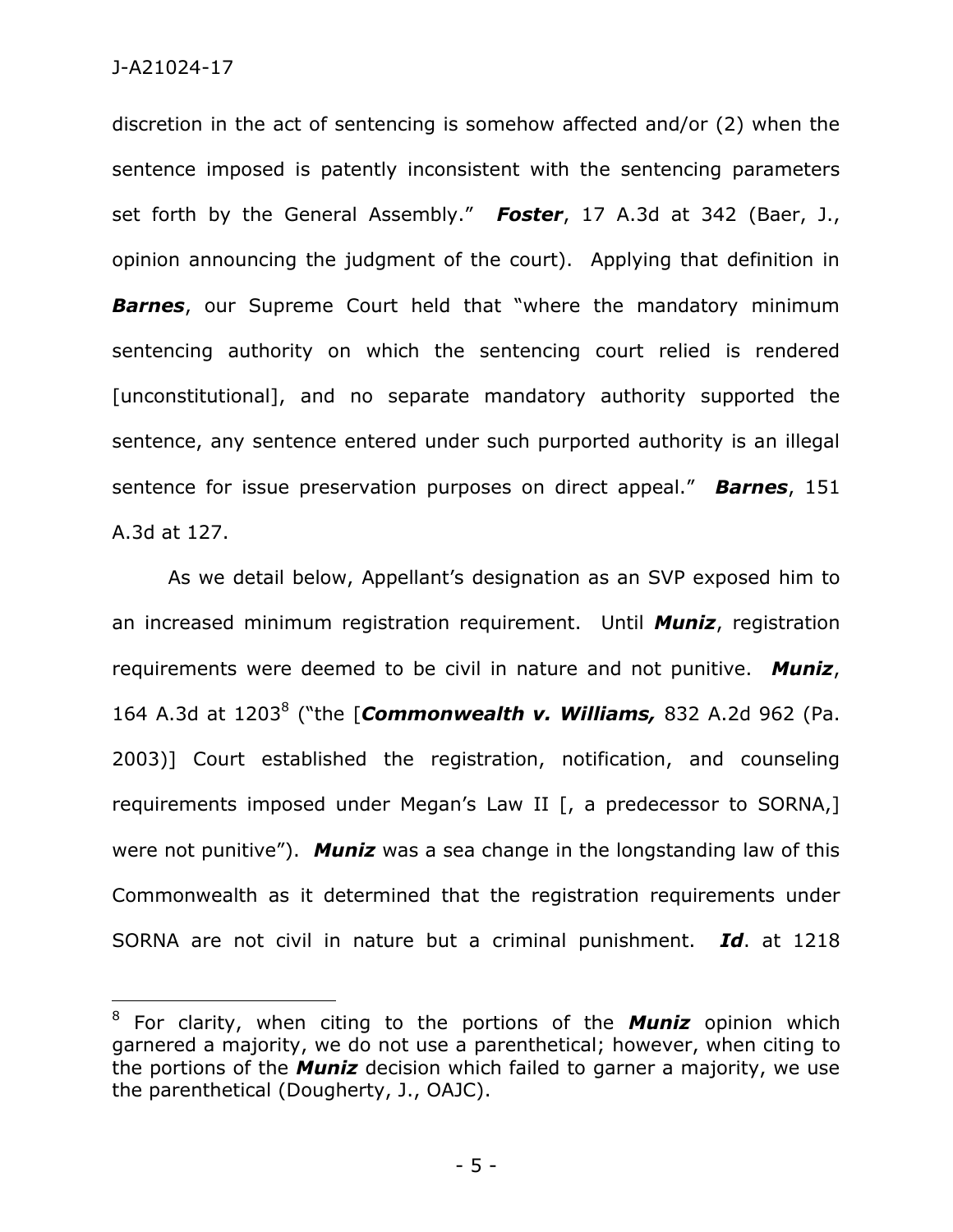(Dougherty, J., OAJC) ("SORNA involves affirmative disabilities or restraints, its sanctions have been historically regarded as punishment, including deterrence and retribution, and its registration requirements are excessive in relation to its stated nonpunitive purpose"). Hence, SORNA registration requirements are now deemed to be punitive and part of the criminal punishment imposed upon a convicted defendant. Accordingly, the general principles regarding illegal sentences are applicable to the case before us, and when applied, we find that the inquiry above implicates the legality of Appellant's sentence and we may raise it *sua sponte*.

We review the legality of a sentence *de novo* and our scope of review is plenary. *Commonwealth v. Brown*, 159 A.3d 531, 532 (Pa. Super. 2017) (citation omitted). Moreover, "[o]ur Supreme Court has instructed that we must presume that statutes are constitutional and [in order to declare a statute unconstitutional] it [must] clearly, plainly, and palpably violate[] the constitution." *Commonwealth v. Felder*, 75 A.3d 513, 516 (Pa. Super. 2013), *appeal denied*, 85 A.3d 482 (Pa. 2014) (citation omitted).

To understand the issue presented in this case, it is necessary to review the relevant portions of SORNA that address SVPs. Under SORNA, an individual convicted of a sexually violent offense, such as sexually corrupting minors in this case, must be evaluated by the SOAB. 42 Pa.C.S.A. § 9799.24(a). The SOAB conducts a 15-factor analysis to determine if the individual should be designated an SVP. 42 Pa.C.S.A. § 9799.24(b). The

- 6 -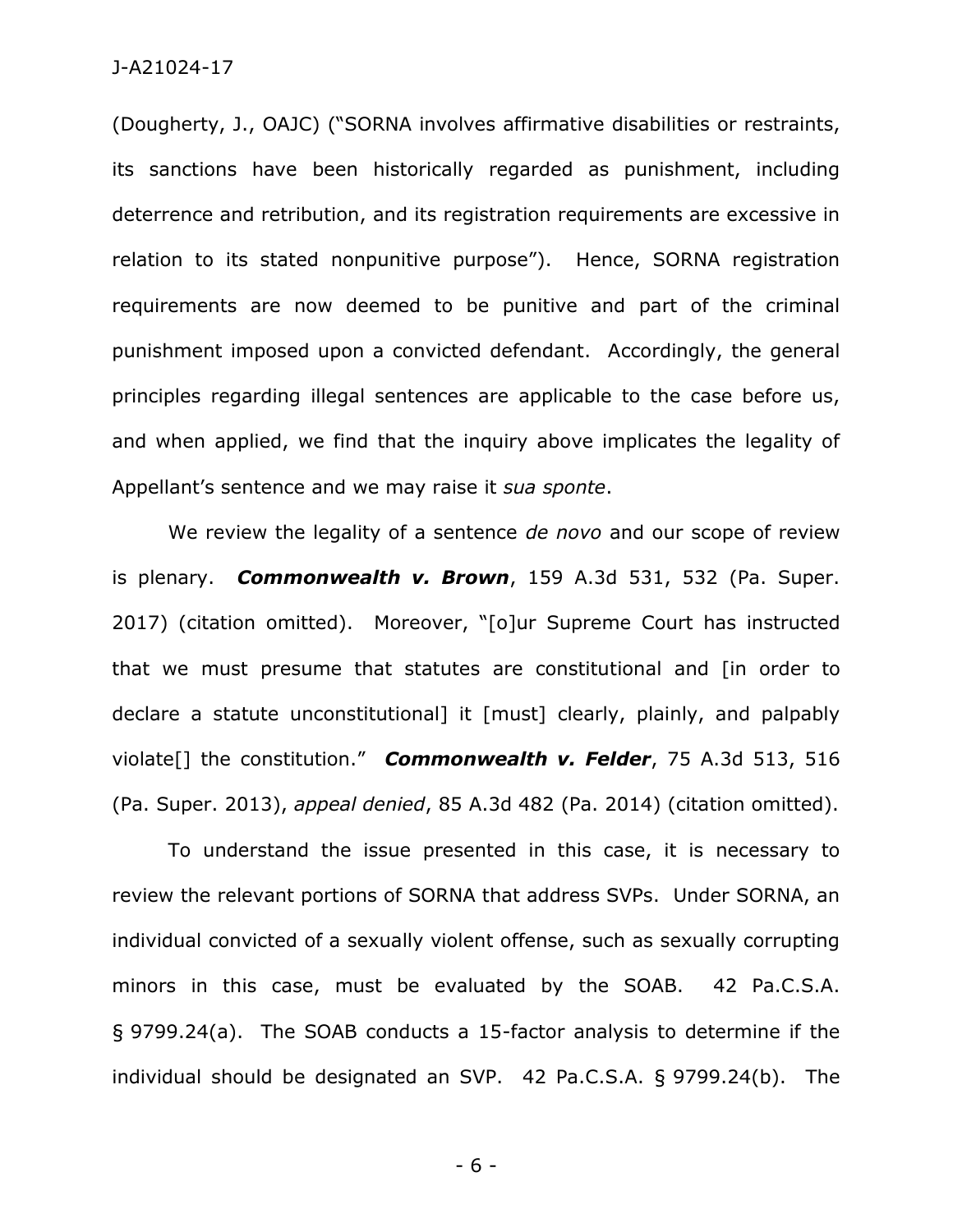$\overline{a}$ 

SOAB then submits a report to the prosecuting authority. 42 Pa.C.S.A. § 9799.24(d). Upon praecipe by the prosecuting authority, the trial court schedules an SVP hearing. 42 Pa.C.S.A. § 9799.24(e)(1). At the conclusion of that hearing, "the court [determines] whether the Commonwealth has proved by clear and convincing evidence that the individual is a[n SVP]." 42 Pa.C.S.A. § 9799.24(e)(3). It is this last step in the process, section 9799.24(e)(3), that is at issue in this case.

As relevant to the issue presented in this case, an SVP faces mandatory lifetime registration under SORNA. 42 Pa.C.S.A § 9799.15(a)(6). In this case, if Appellant were not designated an SVP, he would be required to register for only 15 years. *See* 42 Pa.C.S.A §§ 9799.14(b)(8), 9799.15(a)(1) (individuals convicted of sexually corrupting minors, a Tier I sexual offense under SORNA, must register for 15 years).<sup>9,10</sup> In other

<sup>&</sup>lt;sup>9</sup> Under SORNA, sexual offenses are classified in a three-tiered system composed of Tier I sexual offenses, Tier II sexual offenses, and Tier III sexual offenses. 42 Pa.C.S.A. § 9799.14. Generally, a person convicted of a Tier I sexual offense must register for a period of 15 years. 42 Pa.C.S.A. § 9799.15(a)(1). A person convicted of a Tier II sexual offense must register for 25 years and a conviction of a Tier III sexual offense carries a mandatory lifetime registration requirement. 42 Pa.C.S.A. § 99799.15(a)(2) and (3). Under SORNA, trial courts have no discretion when imposing registration requirements. Instead, an adult convicted of a sexually violent offense must register for 15 years, 25 years, or the remainder of his or her life. *See generally* 42 Pa.C.S.A. § 9799.15. As such, these registration requirements are the functional equivalent of both a mandatory minimum and maximum sentence.

 $10$  An individual is not required to register following a conviction for statutory sexual assault under 18 Pa.C.S.A. § 3122.1(a)(1), which encompasses *(Footnote Continued Next Page)*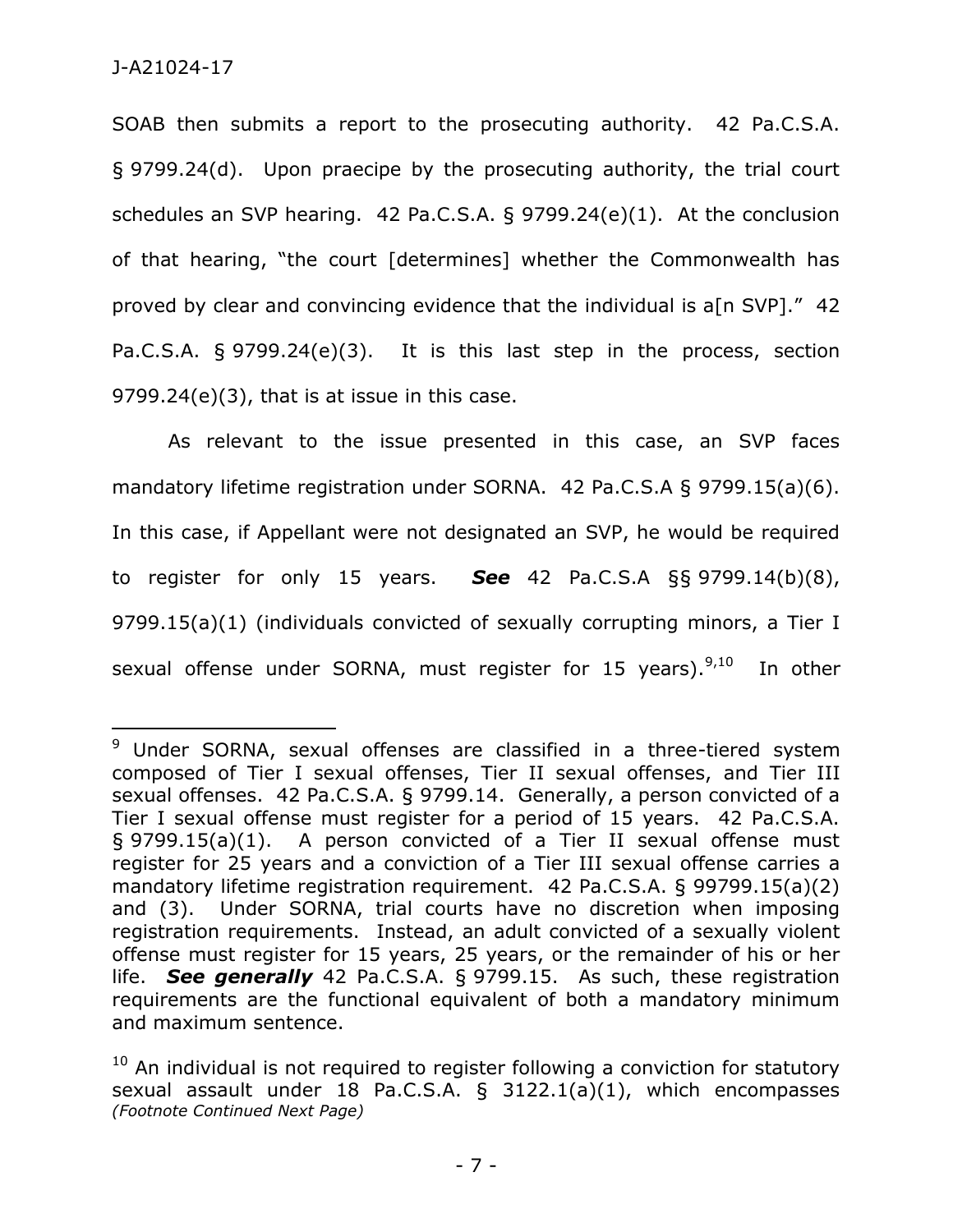words, the SVP designation increased Appellant's registration exposure from 15 years to life.

Having set forth the SVP statutory framework included as part of SORNA, we turn to our Supreme Court's recent decision in *Muniz*. In *Muniz*, our Supreme Court considered whether applying SORNA's registration requirements to an individual "convicted of sex offenses prior to SORNA's effective date but sentenced afterwards" violates the federal and/or state *ex post facto* clauses. *Muniz*, 164 A.3d at 1193. Our Supreme Court's resolution of this issue "depend[ed] on a determination of whether SORNA's retroactive application [] constitutes punishment." *Muniz*, 164 A.3d at 1208 (Dougherty, J., OAJC) (citations omitted). If SORNA's increased registration requirements constitute punishment under the federal and/or state constitution, then retroactive application of SORNA's registration requirements violates the federal and/or state constitution. *See id.* On the other hand, if, as federal courts have held, *id.* at 1219 (citations omitted), SORNA's registration requirements do not constitute punishment, then retroactive application of SORNA's registration requirements does not violate the federal and/or state constitution.

*(Footnote Continued)* \_\_\_\_\_\_\_\_\_\_\_\_\_\_\_\_\_\_\_\_\_\_\_

crimes where the victim was four to eight years younger than the defendant. In this case, the victim was six years younger than Appellant. Thus, Appellant's conviction for statutory sexual assault does not require Appellant to register under SORNA.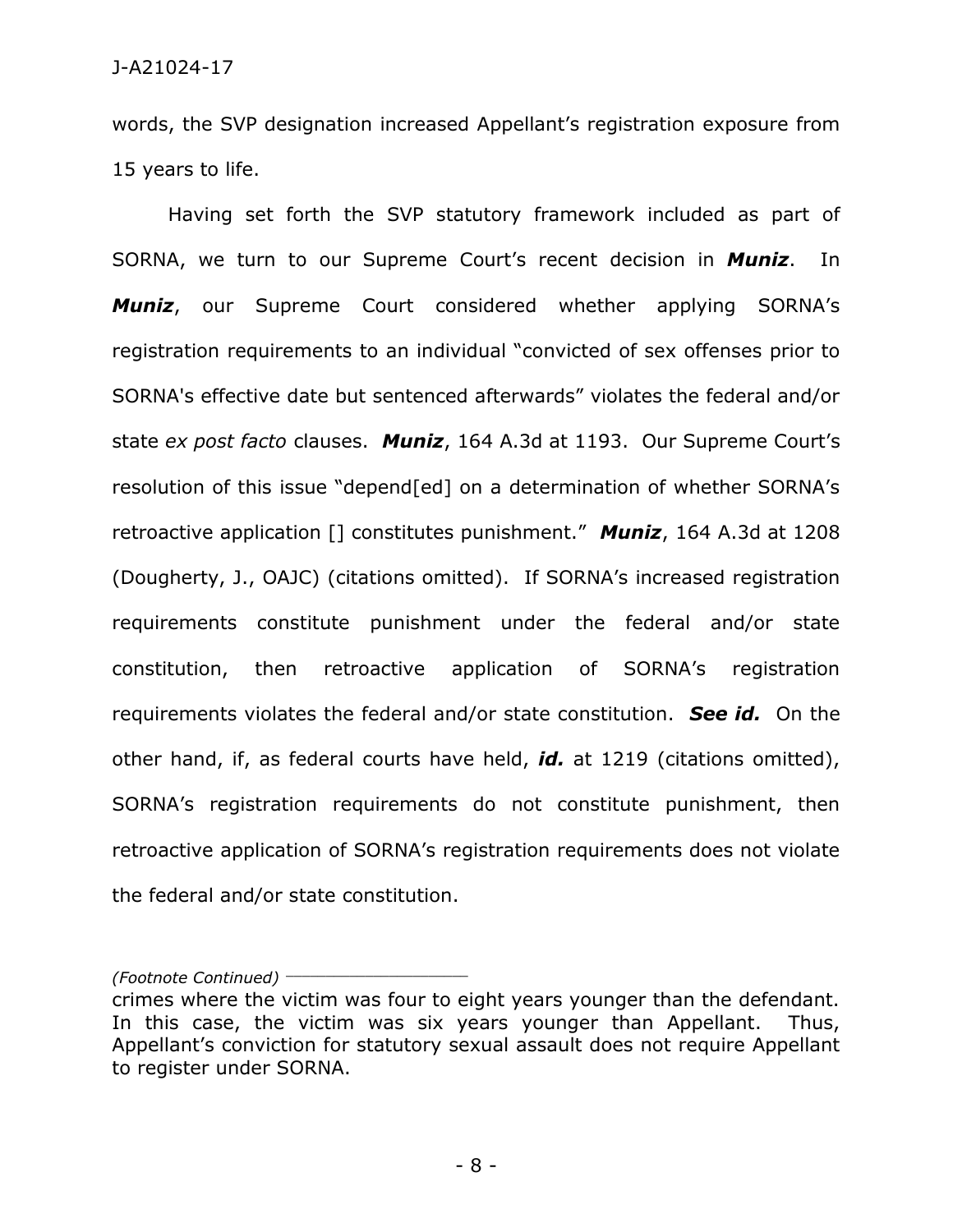In determining whether the registration requirements of SORNA

constitute punishment, our Supreme Court analyzed and weighed the factors

set forth in *Kennedy v. Mendoza–Martinez*, 372 U.S. 144 (1963). Our

Supreme Court

determined four of the five factors to which [it gave] weight—all except for whether there is an alternative purpose to which the statute may be rationally connected—weigh[ed] in favor of finding SORNA to be punitive in effect despite its expressed civil remedial purpose. [It] conclude[d] SORNA involves affirmative disabilities or restraints, its sanctions have been historically regarded as punishment, its operation promotes the traditional aims of punishment, including deterrence and retribution, and its registration requirements are excessive in relation to its stated nonpunitive purpose.

*Muniz*, 164 A.3d at 1218 (Dougherty, J., OAJC). Thus, according to our

Supreme Court, the registration requirements of SORNA constitute

punishment for purposes of the federal and state constitutions. *Id.*; *id.* at

1233 (Wecht, J., concurring) ("SORNA is punitive").

We next turn to the implications of our Supreme Court's holding in

## *Muniz*.

In *Apprendi* [*v. New Jersey*, 530 U.S. 466 (2000)], the Supreme Court of the United States held that other than the fact of a prior conviction, any fact that increases the penalty for a crime beyond the prescribed statutory maximum must be submitted to a jury, and proved beyond a reasonable doubt. Stated another way, it is unconstitutional for a legislature to remove from the jury the assessment of facts that increase the prescribed range of penalties to which a criminal defendant is exposed. It is equally clear that such facts must be established by proof beyond a reasonable doubt.

Subsequently in *Alleyne v. United States*, 133 S.Ct. 2151 (2013), the [Supreme Court of the United States] held that any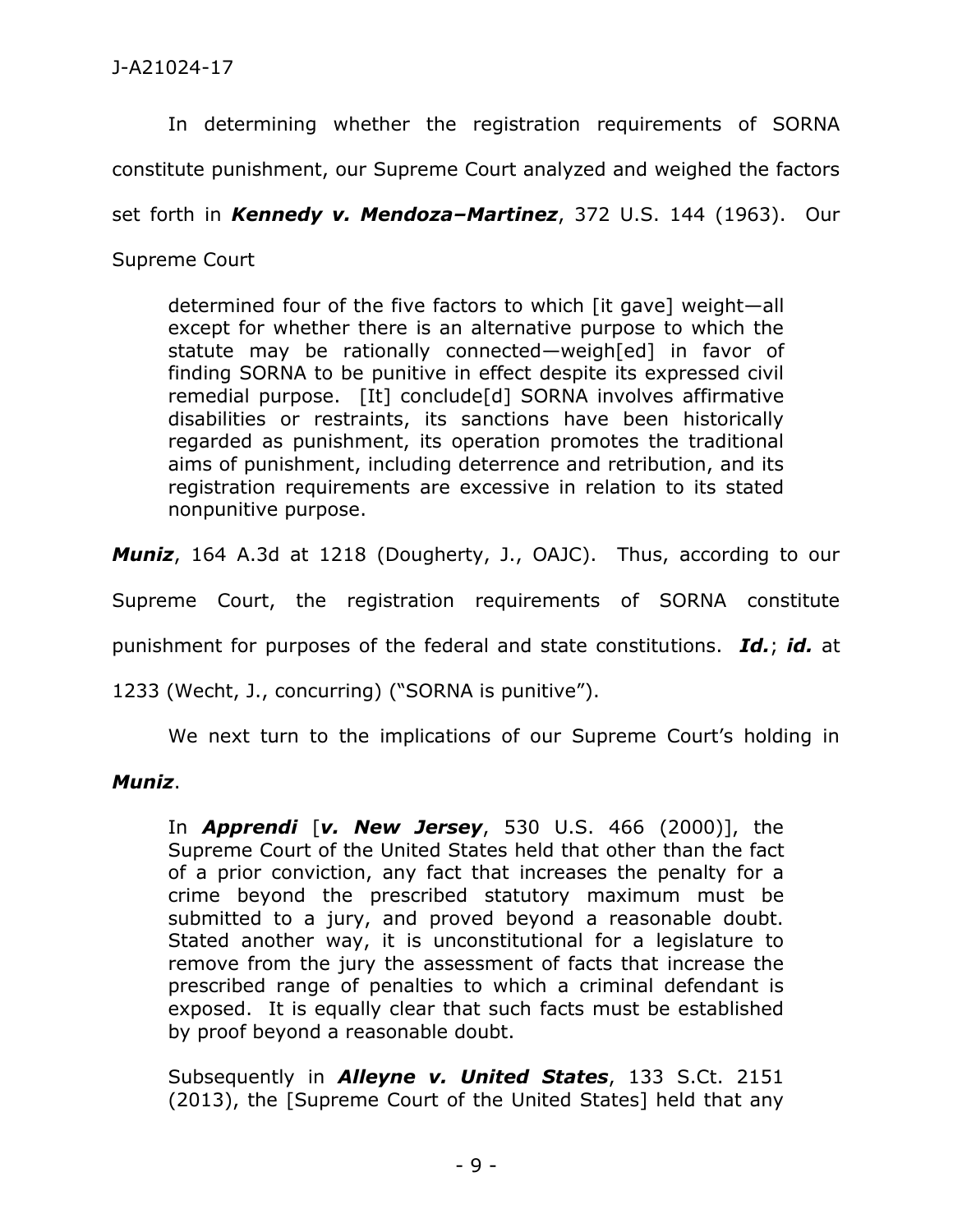fact that increases the mandatory minimum sentence for a crime is an element that must be submitted to the jury and found beyond a reasonable doubt. The *Alleyne* majority reasoned that while *Harris v. United States*, 536 U.S. 545 (2002), limited *Apprendi* to facts increasing the statutory maximum, the principle applied in *Apprendi* applies with equal force to facts increasing the mandatory minimum. This is because it is impossible to dissociate the floor of a sentencing range from the penalty affixed to the crime, and it is impossible to dispute that facts increasing the legally prescribed floor aggravate the punishment. Thus, this reality demonstrates that the core crime and the fact triggering the mandatory minimum sentence together constitute a new, aggravated crime, each element of which must be submitted to the jury.

*Commonwealth v. Conaway*, 105 A.3d 755, 761 (Pa. Super. 2014), *appeal denied*, 118 A.3d 1107 (Pa. 2015) (internal alterations, ellipses, quotation marks, and citations omitted).

*Apprendi* and *Alleyne* apply to all types of punishment, not just imprisonment. *See S. Union Co. v. United States*, 567 U.S. 343, 346-360 (2012). Thus, as our Supreme Court has stated, if registration requirements are punishment, then the facts leading to registration requirements need to be found by the fact-finder chosen by the defendant, be it a judge or a jury, beyond a reasonable doubt. *See Commonwealth v. Lee*, 935 A.2d 865, 880 (Pa. 2007). In *Lee*, our Supreme Court considered whether Megan's Law II's requirement that SVPs register for life violated *Apprendi*. Our Supreme Court stated that defendants only succeeded on their claim

if [our Supreme Court] accept[s] the premise, which [it had] all but categorically rejected in [its] prior cases, that the registration, notification, and counseling provisions of Megan's Law II [were] punitive in the constitutional sense, thus requiring observance of all the due process protections that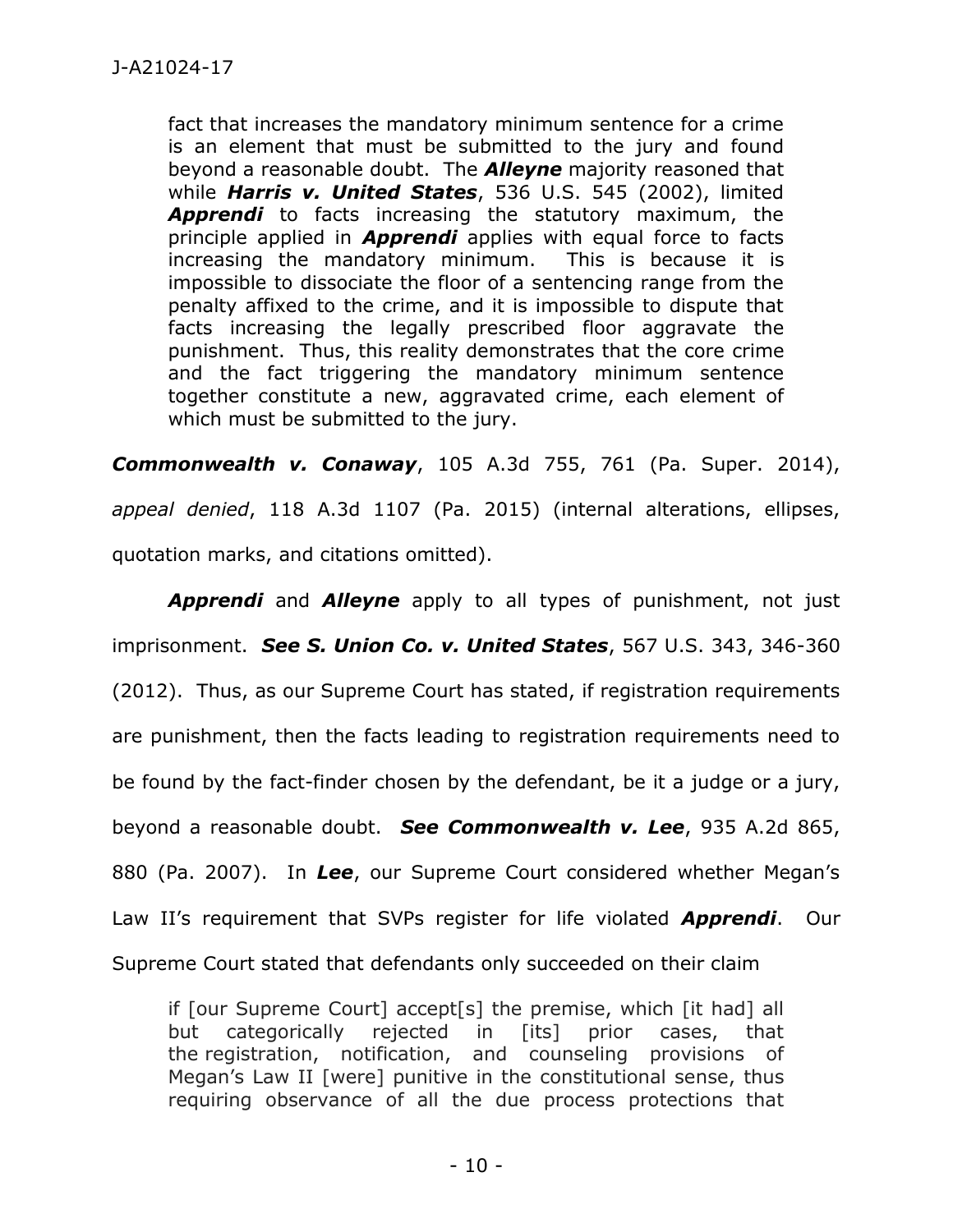attend criminal prosecution, especially those identified by the [Supreme Court of the United States'] decision in *Apprendi.*

 $\boldsymbol{Id.}^{11}$ 

 $\overline{a}$ 

We recognize that our Supreme Court did not consider the ramifications of its decision in *Muniz* with respect to individuals designated as SVPs for crimes committed after SORNA's effective date. Nonetheless, our Supreme Court's holding that registration requirements under SORNA constitute a form of criminal punishment is dispositive of the issue presented in this case. In other words, since our Supreme Court has held that SORNA registration requirements are punitive or a criminal penalty to which individuals are exposed, then under *Apprendi* and *Alleyne*, a factual finding, such as whether a defendant has a "mental abnormality or personality disorder that makes [him or her] likely to engage in predatory sexually violent offenses[,]" 42 Pa.C.S.A. § 9799.12, that increases the length of registration must be found beyond a reasonable doubt by the chosen fact-finder. Section 9799.24(e)(3) identifies the trial court as the finder of fact in all instances and specifies clear and convincing evidence as the burden of proof required to designate a convicted defendant as an SVP. Such a statutory scheme in the criminal context cannot withstand constitutional scrutiny. Accordingly, we are constrained to hold that section

<sup>&</sup>lt;sup>11</sup> In **Muniz**, our Supreme Court recognized that its holding was a major departure from its prior jurisprudence. Our Supreme Court explained this departure by stating that "SORNA is broader in application than previous Megan's Law statutes[.]" *Muniz*, 164 A.3d at 1209 (Dougherty, J., OAJC).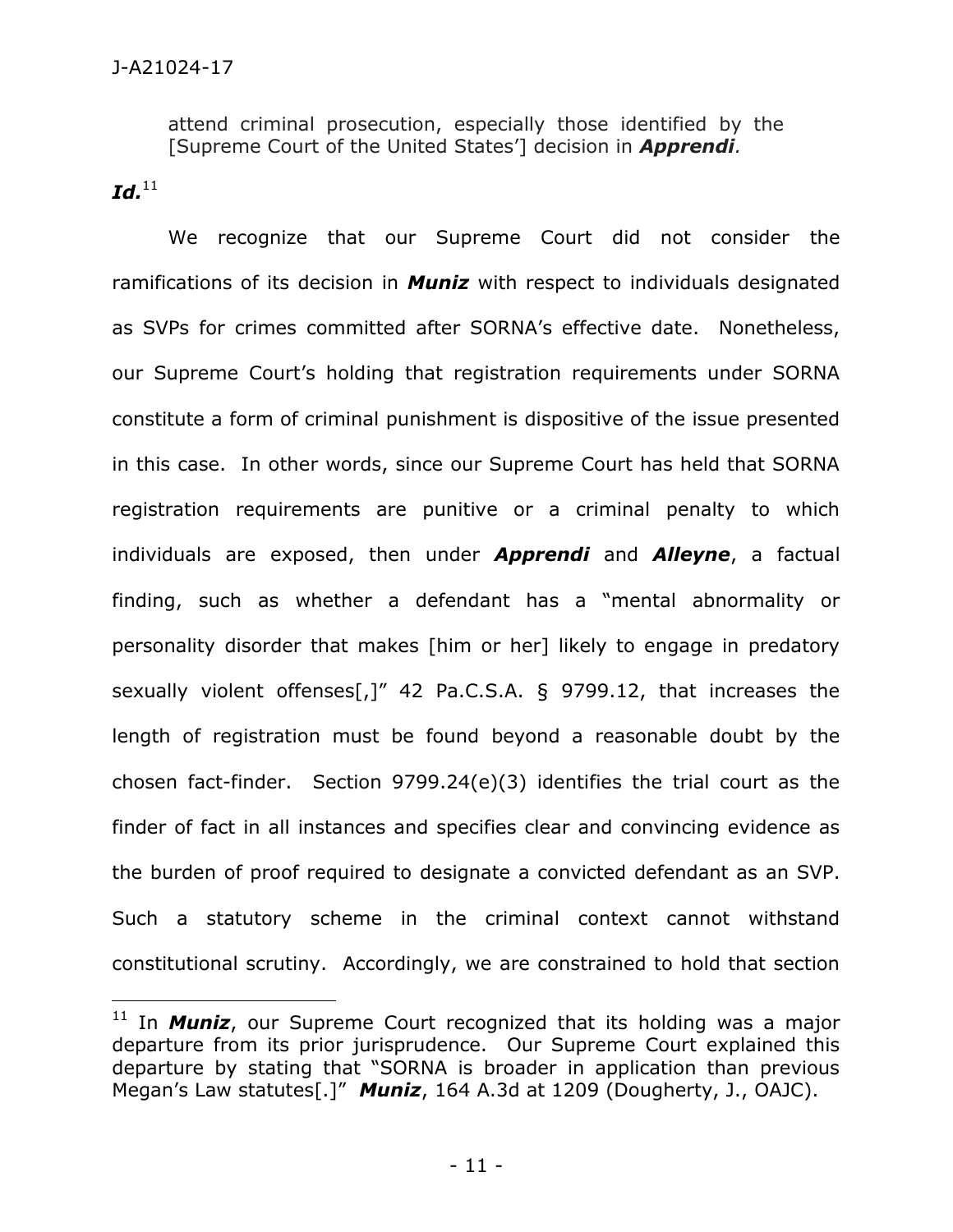$\overline{a}$ 

9799.24(e)(3) is unconstitutional and Appellant's judgment of sentence, to the extent it required him to register as an SVP for life, was illegal.

As the sole statutory mechanism for SVP designation is constitutionally flawed, there is no longer a legitimate path forward for undertaking adjudications pursuant to section 9799.24. As such, trial courts may no longer designate convicted defendants as SVPs, nor may they hold SVP hearings, until our General Assembly enacts a constitutional designation mechanism.<sup>12</sup> *Cf. Commonwealth v. Hopkins*, 117 A.3d 247, 258-262 (Pa. 2015) (finding that trial courts cannot impose mandatory minimum sentences until the General Assembly enacts a statute which provides a constitutional mechanism to determine if the defendant is subject to the mandatory minimum sentence). Instead, trial courts must notify a defendant that he or she is required to register for 15 years if he or she is convicted of a Tier I sexual offense, 25 years if he or she is convicted of a

 $12$  Allowing a jury or the trial court (in a waiver trial) to make an SVP determination during the guilt phase of a trial runs counter to the plain language of section 9799.24(e)(3) of SORNA and raises a myriad of other constitutional concerns. Because of these problems, and because *Muniz* now deems SORNA a punitive statute and no longer a collateral civil consequence of a sex offense conviction, we are constrained to hold that the adjudicative provisions found in section 9799.24(e)(3) are no longer constitutional and not severable from the remainder of the SVP designation framework.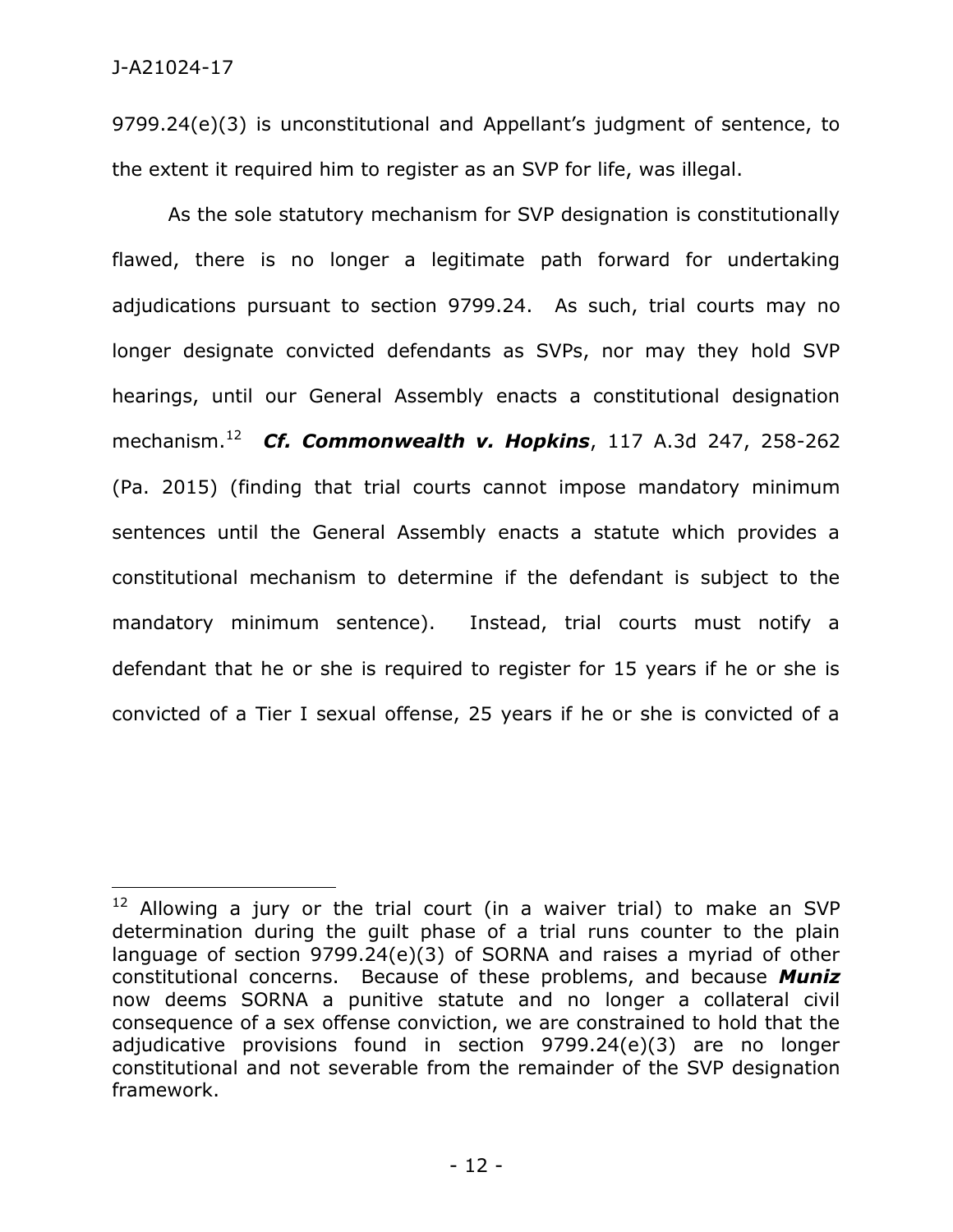$\overline{a}$ 

Tier II sexual offense, or life if he or she is convicted of a Tier III sexual offense. $^{13}$ 

In sum, we are constrained to hold that section 9799.24(e)(3) of SORNA violates the federal and state constitutions because it increases the criminal penalty to which a defendant is exposed without the chosen factfinder making the necessary factual findings beyond a reasonable doubt. Moreover, we are constrained to hold trial courts cannot designate convicted defendants SVPs (nor may they hold SVP hearings) until our General Assembly enacts a constitutional designation mechanism. Instead, trial courts must notify a defendant that he or she is required to register for 15 years if he or she is convicted of a Tier I sexual offense, 25 years if he or she is convicted of a Tier II sexual offense, or life if he or she is convicted of a Tier III sexual offense. We, therefore, vacate the trial court's order of July 25, 2016 which found Appellant to be an SVP and, we remand this case to the trial court for the sole purpose of issuing the appropriate notice under 42 Pa.C.S.A. § 9799.23 as to Appellant's registration obligation for a period of 15 years. As we reverse the trial court's SVP order, we need not address the issues he raises on appeal, which contest his SVP designation on other grounds.

 $13$  We note that "[t]wo or more convictions of offenses listed as Tier I or Tier II sexual offenses" qualify as a Tier III conviction. 42 Pa.C.S.A. § 9799.14(d)(16).